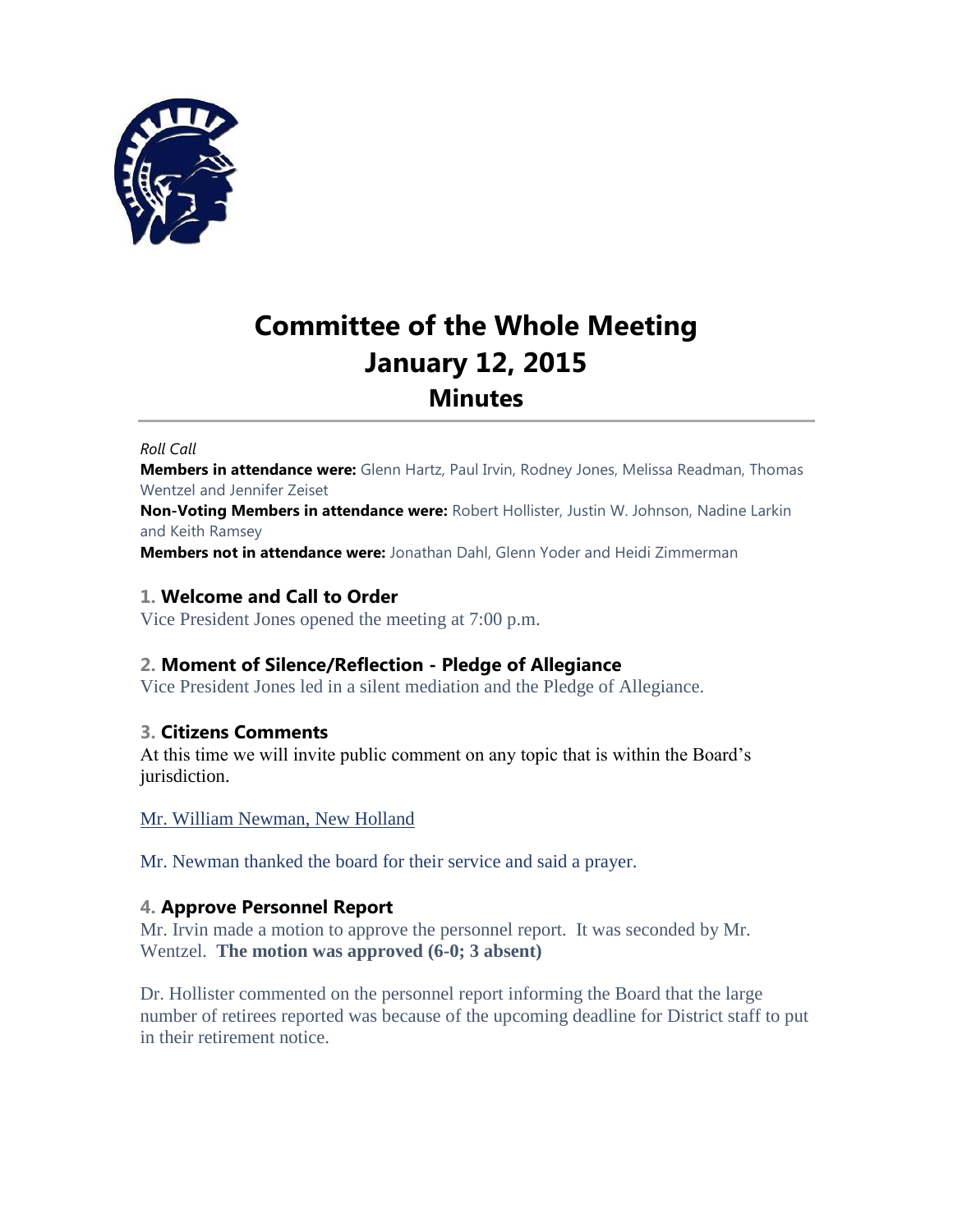# **5. Approval of the Resolution Approving the 2015-16 Preliminary Budget Display and Advertising**

The proposed preliminary budget will be presented at the meeting. The index for 2015- 2016 1.90%

This approval tonight only allows the District to advertise and post, for public inspection, the "Proposed" Preliminary Budget with final adoption of the Preliminary Budget at the February 9, 2015 Committee of the Whole Meeting. Action in this manner is necessary to comply with the timeline per Act 1.

Mr. Ramsey presented a summary and overview of the 2015-2016 Preliminary Budget. He indicated that this was a very early look at the budget and there were many unknowns that could change the proposed final budget adopted in May.

Mr. Hartz made a motion to approve the Resolution approving the 2015-2016 Preliminary Budget Display and Advertising. It was seconded by Mrs. Zeiset. **The motion was approved (6-0; 3 absent)**

# **6. Property and Services**

**6.1** Local Audit Report for the Year Ended June 30, 2014

Carl Hogan from BBD, LLP will present the audit report at the meeting. Mr. Carl Hogan of BBD, LLP, the District auditor, presented a brief overview of the district audit results for 2013-2014 fiscal year. Mr. Hogan presented several highlights from the 53-page audit report that was distributed to the Board. Mr. Hogan reviewed the Budgetary Comparison Schedule for the General Fund and reported on the obligation debts informing the Board that the District would be debt free in the 2022-2023 fiscal year. Mr. Hogan also suggested that the Board review the Management Discussion and Analysis of the report.

Vice President Jones commented on his appreciation to both Mr. Ramsey and the Business Office for their work with the District Budget.

# **6.2** Lancaster County Career and Technology Center (LCCTC) 2015-2016 Operating Budget

The budget reflects an overall increase in District contributions of 1.9%. For ELANCO, the total cost decreased by \$25,055.91 from current year (2014-15). The decrease was due to the decline in number of students attending the LCCTC. Mr. Ramsey distributed the 2015-2016 Operating Budget for the LCCTC to the Board. He indicated that the budget increased 1.9%, however the total contribution of Eastern Lancaster County School District has decreased due to a lower number of students attending the technical school.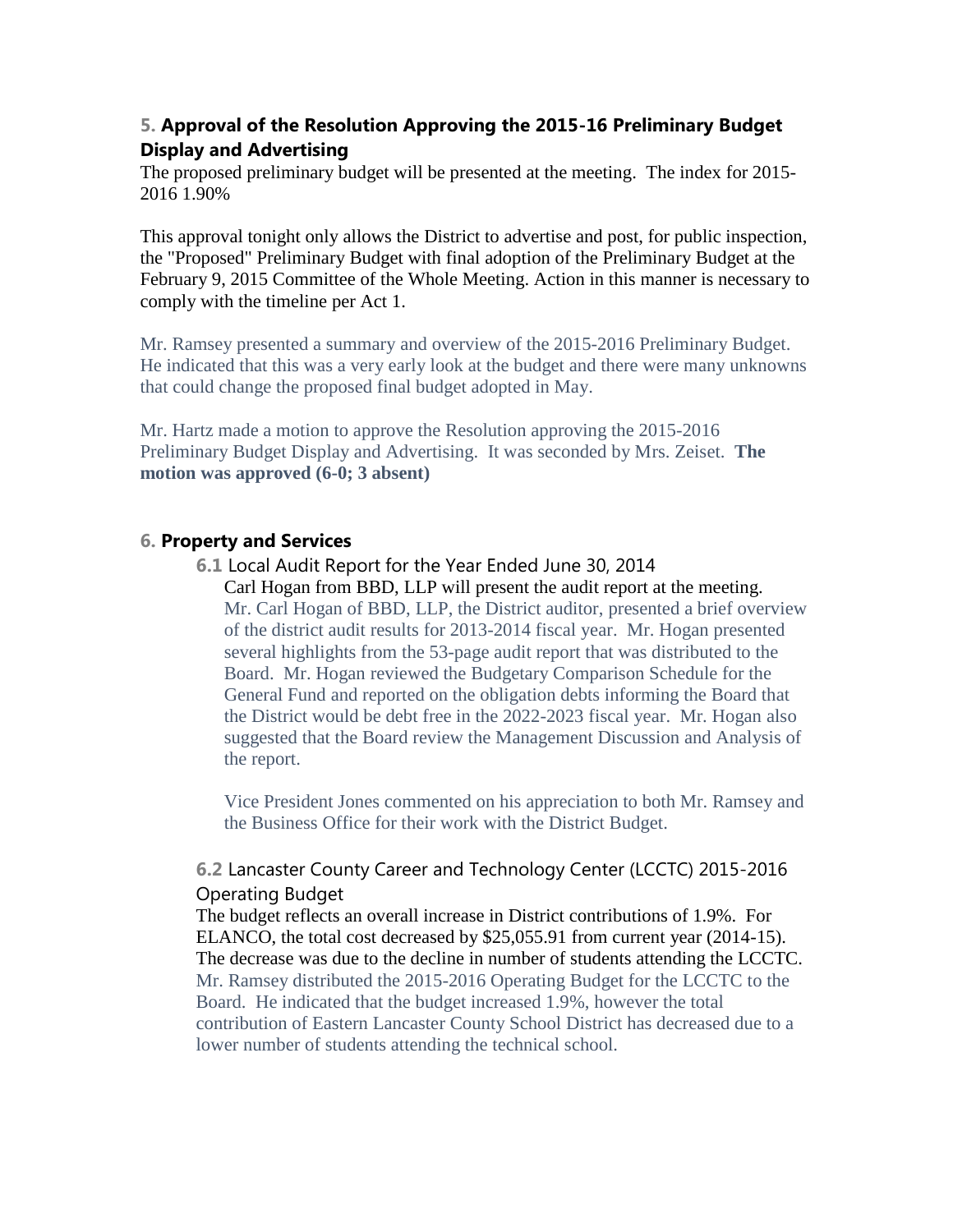**6.3** Delinquent Real Estate Taxes (Regular and Interim Bills) that were turned over to the Lancaster County Tax Claim Bureau for Collection The District is required to turn over the delinquent listing to the Lancaster County Tax Claim Bureau by January 16, 2015.

Mr. Ramsey informed the Board that the delinquent listing submitted to the Tax Claim Bureau has decreased. He mentioned that the Tax Bureau has been doing a good job being proactive in collecting delinquent taxes. He pointed out that no accounts were older than 3 years. He stated that the Board would be presented with updated number amounts at the board meeting when this action item was placed on the consent agenda.

**6.4** Delinquent Per Capita Taxes that were turned over to Powell, Rogers, & Speaks for Collection

The District's delinquent per capita taxes are turned over to Powell, Rogers & Speaks for collection. The amount turned over will be provided at the January 26, 2015 Board Meeting.

Mr. Ramsey indicated to the Board that updated number amounts would be provided at the board meeting.

# **6.5** Change Orders for the Brecknock Elementary School Project **Technology Contractor**

#### **Wescott Electric**

**CO # 1 - Credit on Unused Allowances (\$6,800.00)**

#### **Plumbing Contractor**

**Jay R. Reynolds, Inc.**

#### **CO #1 - Credit for Unused Allowances (\$7,310.00)**

#### **CO #2 - Credit for Alternate PC-1 - Select sanitary line replacement in corridor (\$8,145.00)**

Mr. Ramsey reported on three Change Orders that decreases the total cost of the Brecknock Elementary School Project. With the project now completed, the total cost came \$150,000 under budget. He again thanked Mr. Neal Walsh, who took on constructional management of the project and his team in helping with the project's successful completion. Mr. Ramsey also commented on the cooperation, support and patience of Mrs. Kim Andersen, principal of Brecknock Elementary and her teachers during the construction.

#### **6.6** Transportation Contract Renewal with Brightbill Transportation Inc.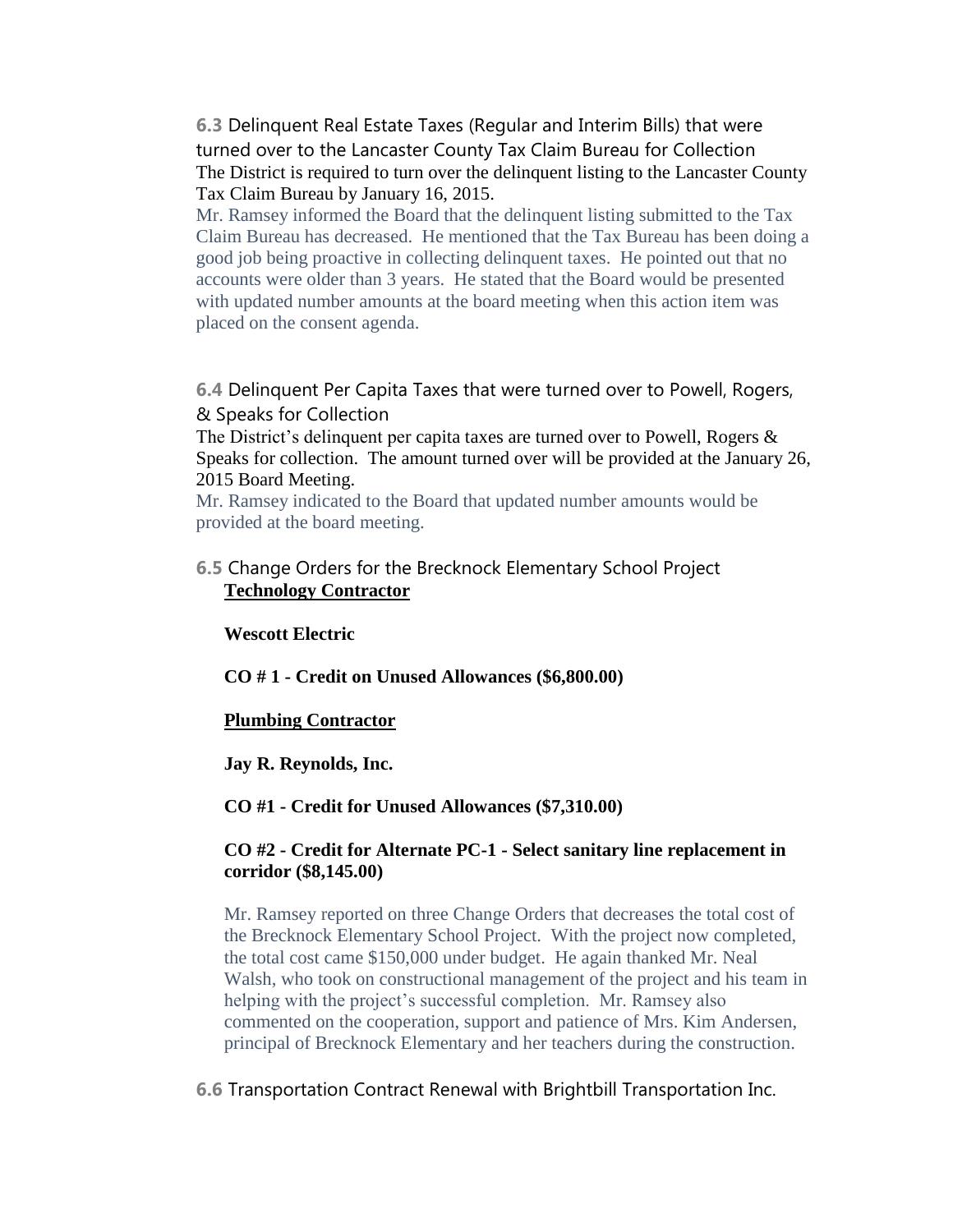3 companies requested copies of the Request for Proposal (RFP) for Transportation Services, but only Brightbill Transportation Inc. submitted a response.

The RFP requested a price for a 5 year contract and a price for a 10 year contract. Based on only receiving a response from BTI, the Administration is recommending entering into a 10 year agreement.

Mr. Ramsey reported to the Board that 3 companies, Durham Transportation, a company based out of Illinois and Brightbill Transportation requested copies of the RFP for a Transportation contract, however only Brightbill Transportation submitted a response. Mr. Ramsey recommended the Board accept a renewal contract with Brightbill Transportation for 10 year agreement.

The Board requested that Mr. Ramsey discuss with Brightbill whether servicing buses for longer than the 3 years would impact the total contract cost.

**6.7** Information Items - None

# **7. Program**

#### **7.1** Approval of Expulsion Waivers for Three (3) Students

Dr. Larkin informed the Board of three (3) expulsion hearing waivers in the High School that needed to be approved. She indicated that all three students would be attending the Alternative Ed Program.

**7.2** Approval of four new novels requested by the Garden Spot High School English program for the Contemporary Literature course. The novels are, *The Book Thief***,** by Markus Zusak, *The Giver,* by Lois Lowry, *Messenger*, by Lois Lowry, and *Son,* by Lois Lowry. Dr. Larkin presented four novels for approval at the board meeting to be used in

the High School Contemporary Literature Course. There books were still available in the Assistant to the Superintendent's office for any Board members who wished to read them. Mrs. Zeiset recommended Board members to read *"The Book Thief"* by Markus Zusak.

**7.3** Information Items – None

#### **8. Management**

**8.1** Action Items None.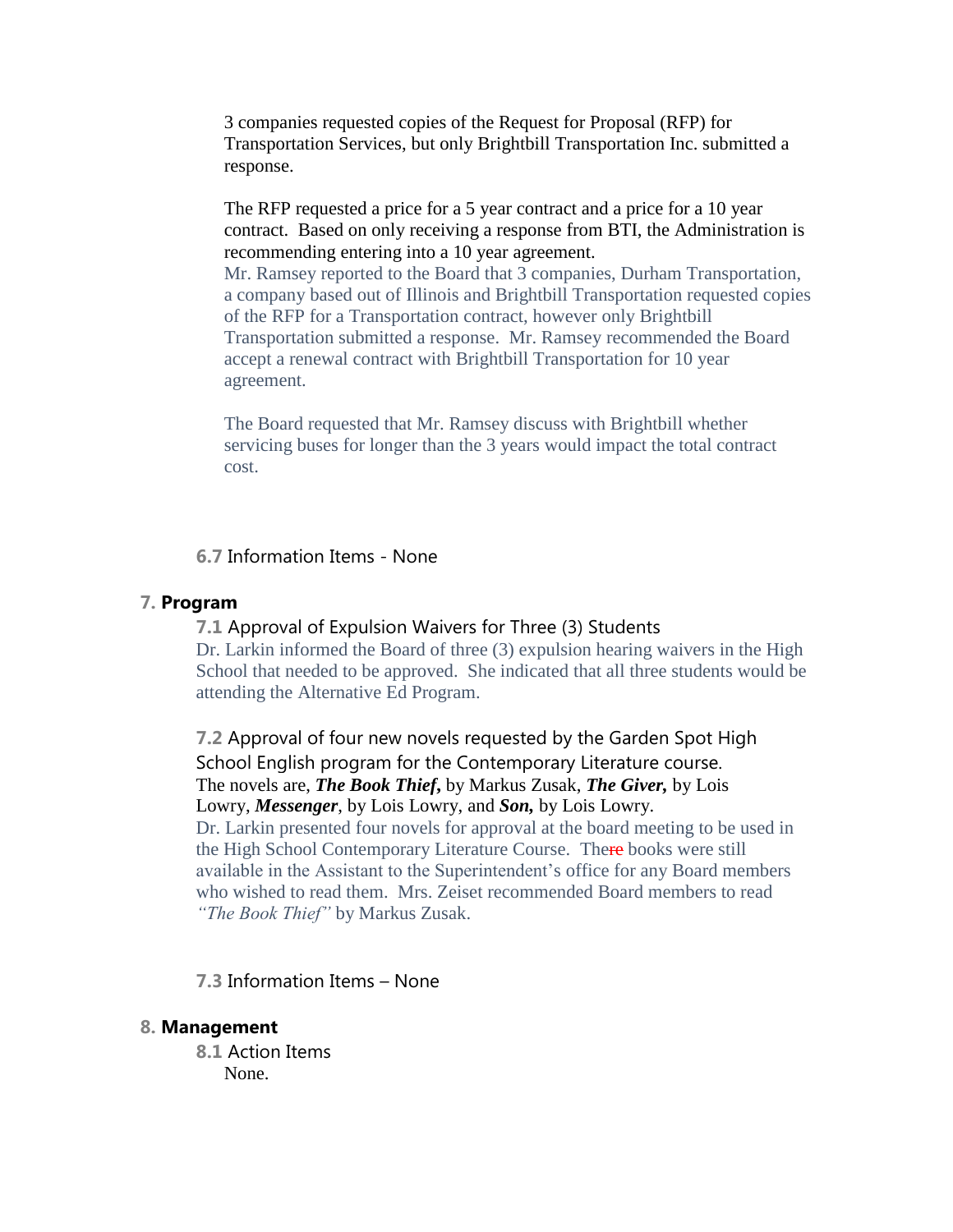#### **8.2** Information Items

#### a. Information pertaining to the Sportsman Shop occupying the former Blue Ball Lanes Facility.

Dr. Hollister informed the Board that he informally approached the owner of the Sportsman Shop regarding his concerns about the conversion of the Blue Ball Lanes to a Firing Range. Dr. Hollister was happy to report that the owner of the Sportsman Shop also shares the District's concerns regarding safety. The owner informed Dr. Hollister that the range system being installed is from one of the oldest range system companies with the highest level of safety. The owner also indicated that NRA range safety officers would be on duty at all times.

# b. Chapter 339 Agricultural Department Audit and Evaluation: Positive Report.

Dr. Hollister reported that the Chapter 339 Agricultural Department Audit which is conducted every several years was a great success. The audit was conducted by Dr. Howe. Dr. Howe indicated that there were only two minor corrections and praised the Agricultural Department as a bright spot in the Community.

# c. Update on conversations and progress regarding the new regulations for child abuse reporting and background checks.

Dr. Hollister reported that due to new regulations, both education professionals and volunteers would now be obligated to obtain background checks every three years. The cost of these background checks will fall on those requesting them. He also remarked that this was going to create additional work at the District level adding at least 25% more workload onto one person.

He also reported on the new legislation "Pass the Trash" Act 168. This new legislation requires employers to obtain from incoming new employees a complete employer history of places where they were in direct contact with children. Reported former employers must sign off on the potential new employee before they can start their new position. This new procedure will also include the District to report on any former employees who are seeking new employment with other employers. Any requests that come in will need to be reviewed, sent back to the employer, and then documented.

Dr. Hollister indicated that due to these new regulations, several school board policies would need to be reviewed and changed. The Board would be receiving these changes for review over the next couple of months.

Dr. Hollister shared with the Board a report from Meredith Dahl from Cross Connection Ministries indicating that 152 families (386 Children) requested and received Christmas gifts this year donated by the Garden Spot faculty, YMCA, and other local services.